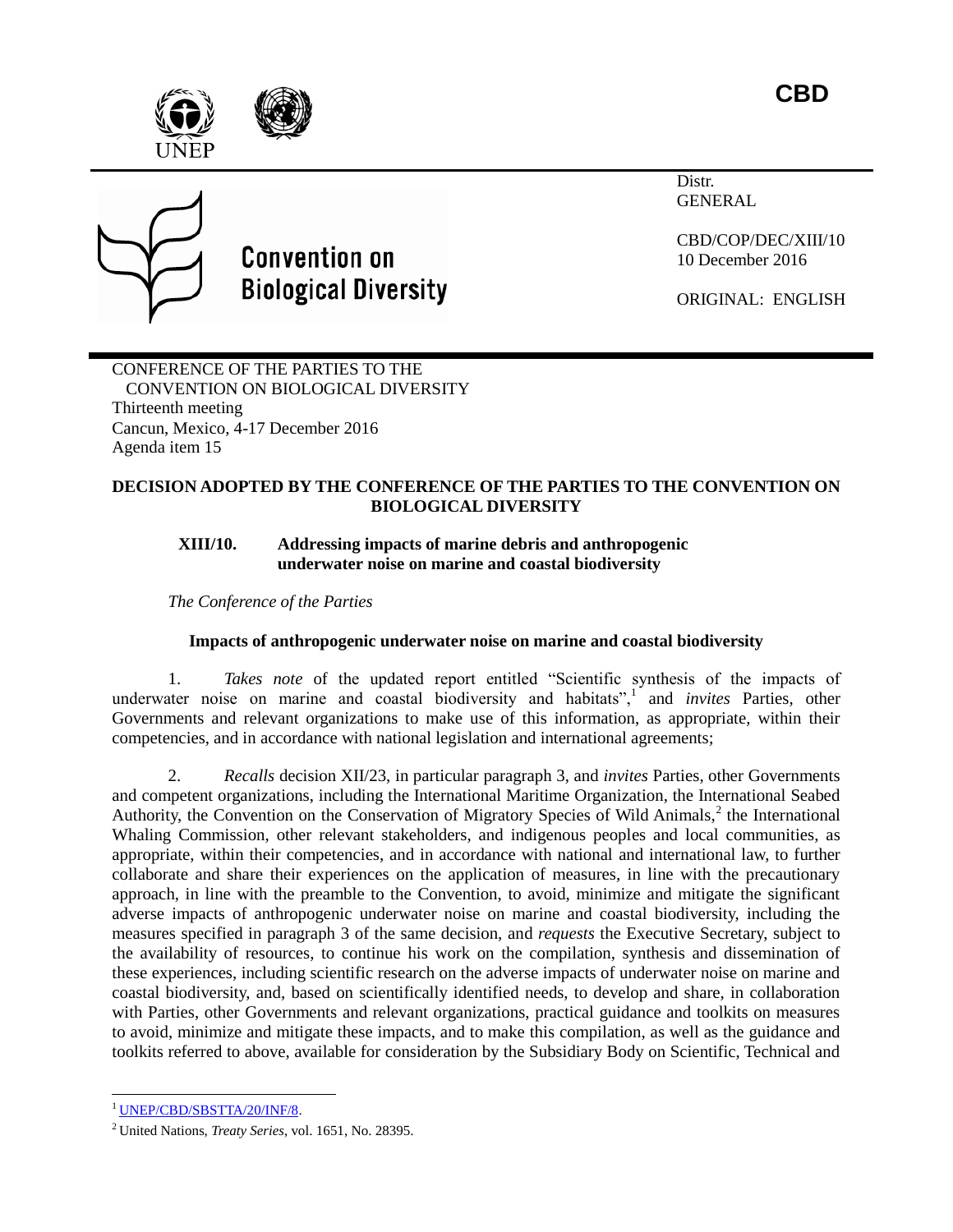Technological Advice at a future meeting held prior to the fourteenth meeting of the Conference of the Parties;

## **Addressing impacts of marine debris on marine and coastal biodiversity**

3. *Welcomes* United Nations Environment Assembly Resolution 2/11 on marine plastic litter and microplastics;<sup>3</sup>

4. *Recalling* the G7 Action Plan to Combat Marine Litter, *takes note* of the report of the Expert Workshop to Prepare Practical Guidance on Preventing and Mitigating the Significant Adverse Impacts of Marine Debris on Marine and Coastal Biodiversity and Habitats<sup>3</sup>;

5. *Also takes note* of the voluntary practical guidance on preventing and mitigating the impacts of marine debris on marine and coastal biodiversity and habitats, as contained in the annex to the present decision;

6. *Urges* Parties and *encourages* other Governments, relevant organizations, industries, other relevant stakeholders, and indigenous peoples and local communities, to take appropriate measures, in accordance with national and international law and within their competencies, to prevent and mitigate the potential adverse impacts of marine debris on marine and coastal biodiversity and habitats, taking into account the voluntary practical guidance contained in the annex to the present decision, and incorporate issues related to marine debris in the mainstreaming of biodiversity into different sectors;

7. *Invites* Parties and other Governments to consider, where appropriate, extended producer responsibility for providing response measures where there is damage or sufficient likelihood of damage to marine and coastal biodiversity and habitats from marine debris;

8. *Urges* Parties, and *encourages* other Governments and relevant international organizations to develop and implement measures, policies and instruments to prevent the discard, disposal, loss or abandonment of any persistent, manufactured or processed solid material in the marine and coastal environment;

9. *Invites* competent intergovernmental organizations, including the International Maritime Organization, the Food and Agriculture Organization of the United Nations, the United Nations Environment Programme regional seas conventions and action plans and other competent bodies, within their mandates, to take appropriate measures, and to assist Parties and other Governments in taking appropriate measures to prevent and mitigate the potential adverse impacts of marine debris on marine and coastal biodiversity and habitats, taking into account the voluntary practical guidance contained in the annex to the present decision;

10. *Requests* the Executive Secretary, subject to the availability of resources:

(a) To facilitate collaboration among Parties, other Governments and relevant organizations, including the International Maritime Organization, the Food and Agriculture Organization of the United Nations, the United Nations Environment Programme, the United Nations Division on Ocean Affairs and the Law of the Sea, regional seas conventions and action plans and other competent bodies, including in the framework of regional action plans on marine litter and the Global Partnership for Marine Litter, on the application of measures within the respective jurisdictions of Parties and other Governments and the mandates of intergovernmental organizations, to prevent and mitigate the impacts of marine debris on marine and coastal biodiversity and habitats, including those in the voluntary practical guidance contained

l <sup>3</sup> [http://www.unep.org/about/sgb/cpr\\_portal/Portals/50152/2-11/K1607228\\_UNEPEA2\\_RES11E.docx](http://www.unep.org/about/sgb/cpr_portal/Portals/50152/2-11/K1607228_UNEPEA2_RES11E.docx)

<sup>4</sup> [UNEP/CBD/SBSTTA/20/INF/7.](https://www.cbd.int/doc/meetings/sbstta/sbstta-20/information/sbstta-20-inf-07-en.doc)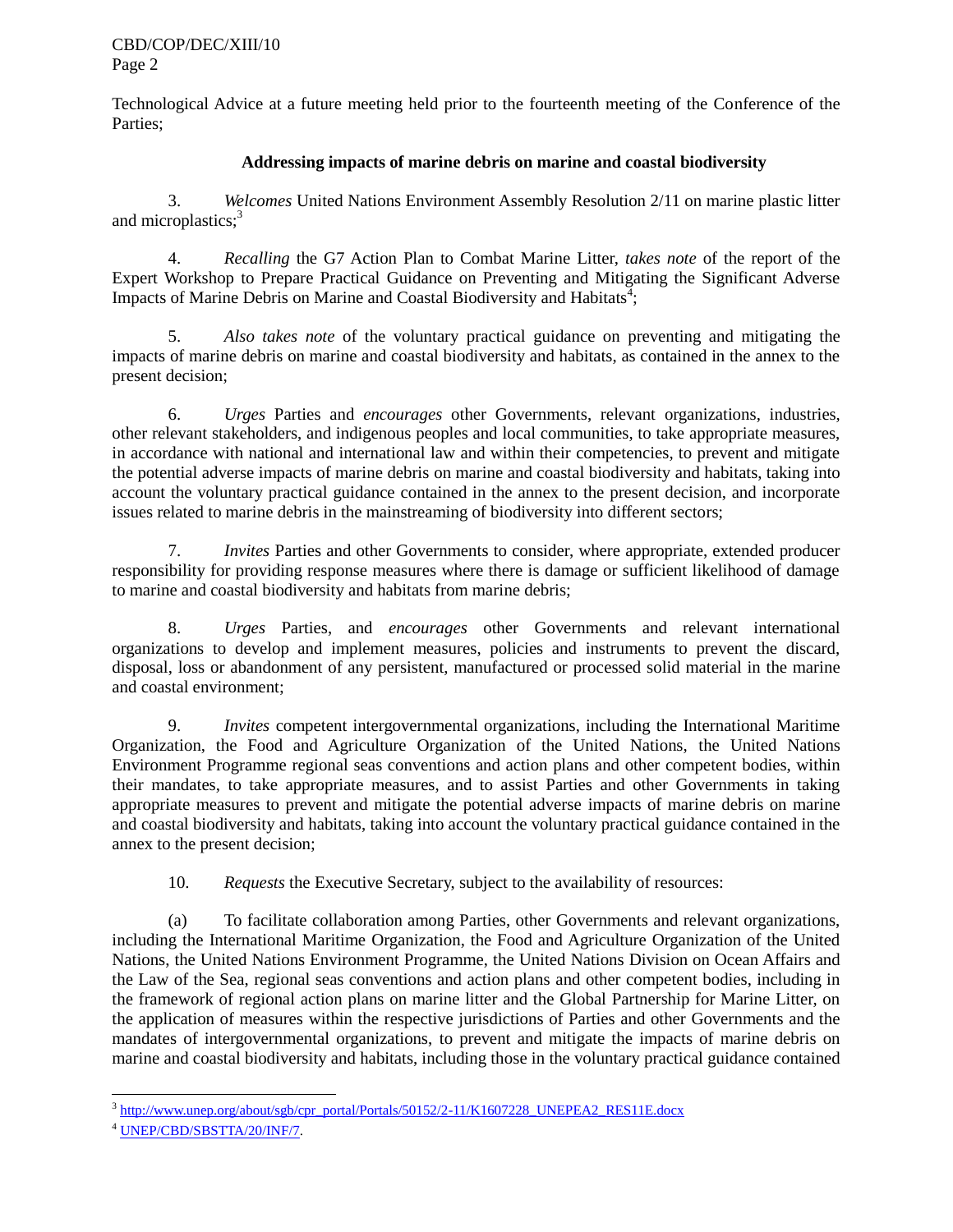in the annex to the present draft decision, by facilitating the sharing of experiences, information, toolkits and best practices;

(b) To facilitate the provision of capacity-building opportunities to developing countries, in particular the least developed countries and small island developing States, as well as countries with economies in transition, for the implementation, in areas within national jurisdiction, of measures to prevent and mitigate the impacts of marine debris on marine and coastal biodiversity and habitats, including those in the voluntary practical guidance contained in the annex to the present decision.

#### *Annex*

### **VOLUNTARY PRACTICAL GUIDANCE ON PREVENTING AND MITIGATING THE IMPACTS OF MARINE DEBRIS ON MARINE AND COASTAL BIODIVERSITY AND HABITATS**

#### **Marine debris and its impacts on marine and coastal biodiversity and habitats**

1. Marine debris is usually defined as any persistent, manufactured or processed solid material discarded, disposed of, lost or abandoned in the marine and coastal environment. This includes materials transported into the marine environment from land by rivers, drainage or sewage systems or winds. Marine debris originates from a range of sea- and land-based sources.

2. Marine debris incurs socioeconomic costs, threatens human health and safety, and impacts marine organisms. It is broadly documented that entanglement in, or ingestion of, marine debris can have negative consequences on the physical condition of marine animals and may lead to their death, and subsequent impacts at the population and ecosystem levels. Ingestion of plastics is also of concern as it may provide a pathway for the transport of harmful chemicals into the food web. Additionally, marine debris is known to damage, alter or degrade habitats (for example, by smothering) and to be a possible vector for the transfer of alien species.

3. Negative effects include alteration of the biological and ecological performance of individuals, external injuries or death. Determining the effect of ingesting marine debris on an individual organism can be difficult, and the consequences of ingestion are still not fully understood. Species that show a high incidence of debris ingestion or entanglement may be susceptible to population-level effects. This could have negative consequences for small populations, particularly those that are endangered and/or exposed to multiple stressors. Identifying the impacts of marine debris at the ecosystem level should include the evaluation of the loss of ecosystem services that can be attributed to this stressor.

4. Microplastics<sup>5</sup> are likely to increase in abundance, and are persistent pollutants that are present in all marine habitats. The trophic transfer of microplastics through benthic and pelagic food webs may facilitate the transfer and accumulation of both plastics and toxic chemicals. There is evidence of transfer of chemical additives from ingested plastics into tissue, including human tissue. There is also concern that the ingestion of microplastics, as well as macro- and mesoplastics, can cause physical effects, such as internal abrasion, blockage and injury, and may also provide a pathway for the uptake of harmful chemicals (for example, additives contained in plastic products) by marine organisms.

 $\overline{\phantom{a}}$ 

<sup>&</sup>lt;sup>5</sup> Microplastic is defined as pieces or fragments of plastic that are smaller than 5 mm (JRC Scientific and Technical Reports. 2010. Marine Strategy Framework Directive Task Group 10 Report Marine Litter. EUR 24340 EN – 2010). The breakdown of these items results in numerous tiny plastic fragments, which are called secondary microplastics. Other microplastics that can be found in the marine environment are categorized as primary microplastics, due to the fact that they are produced either for direct use, such as for industrial abrasives or cosmetics, or for indirect use, such as pre-production pellets or nurdles (OSPAR Commission, Regional Action Plan for Prevention and Management of Marine Litter in the North-East Atlantic, OSPAR Agreement 2014-1).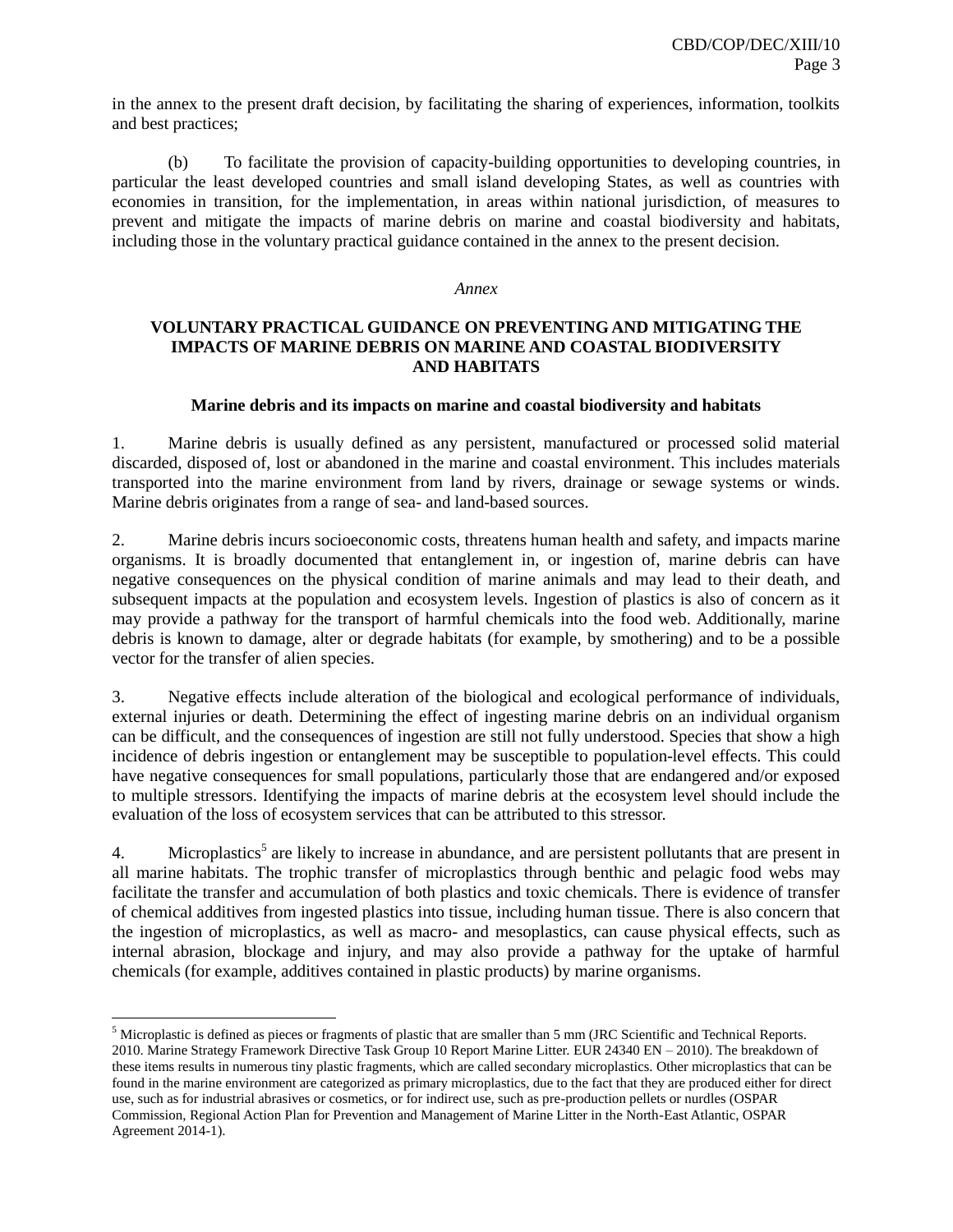5. Marine debris can also serve as a vector for the transport of invasive alien species and may facilitate the dispersal of pathogens. Debris in the sea can be rapidly colonized by microbes to form a biofilm on the surface, effectively becoming an artificial microbial substrate. Debris can also be transported via animals through ingestion and subsequent egestion.

6. The considerable gaps in knowledge of the sources, distribution and quantity of marine debris items, and their impacts on marine and coastal biodiversity and habitats, is limiting the ability to address the problem effectively. There is a lack of information on the amount of debris entering the marine environment and degradation or fragmentation rates for debris under a range of conditions. There is limited information available for the physical and chemical consequences of debris on marine species through ingestion/uptake.

## **Approaches for preventing and mitigating the impacts of marine debris on marine and coastal biodiversity and habitats**

7. The following general approaches are suggested for preventing and mitigating the impacts of marine debris on marine and coastal biodiversity and habitats:

(a) There should be a focus on preventing the discard, disposal, loss or abandonment of any persistent, manufactured or processed solid material in the upstream and marine and coastal environment;

(b) Measures to prevent and mitigate the significant adverse impacts of marine debris, should, as appropriate, use existing platforms and tools for cooperation, which will enhance synergies and capitalize on the progress made in these forums (such as the Global Programme of Action for the Protection of the Marine Environment from Land-based Activities,<sup>6</sup> the Global Partnership on Marine Litter and the regional seas conventions and action plans);

(c) A broad range of available instruments and policy responses, including economic incentives, market-based instruments and public-private partnerships, can be used to support action aimed at preventing and mitigating the impacts of marine debris.

## **Priority actions for mitigating and preventing the impacts of marine debris on marine and coastal biodiversity and habitats**

8. For land-based sources of marine debris, the following actions are suggested:

(a) Identify baseline data on the main land-based sources, quantities and impacts of marine debris;

(b) Promote structural economic changes that would reduce the production and consumption of plastics, increase production of environmentally friendlier materials, and support the development of alternative materials, increase recycling and reuse and support an enabling environment for these changes through capacity-building, regulations and standards and cooperation among industry, governments and consumers;

(c) Support research aimed at developing, and encourage the transfer of, technology to better understand and reduce the environmental impacts of plastics on the marine environment, to design new or improved biodegradable products and to assess cost-effective production on a commercial scale;

(d) Promote and disseminate best practices in resource-efficient and closed product-to-waste cycles, taking into account the following:

 $\overline{a}$  $6$  A/51/116, annex II.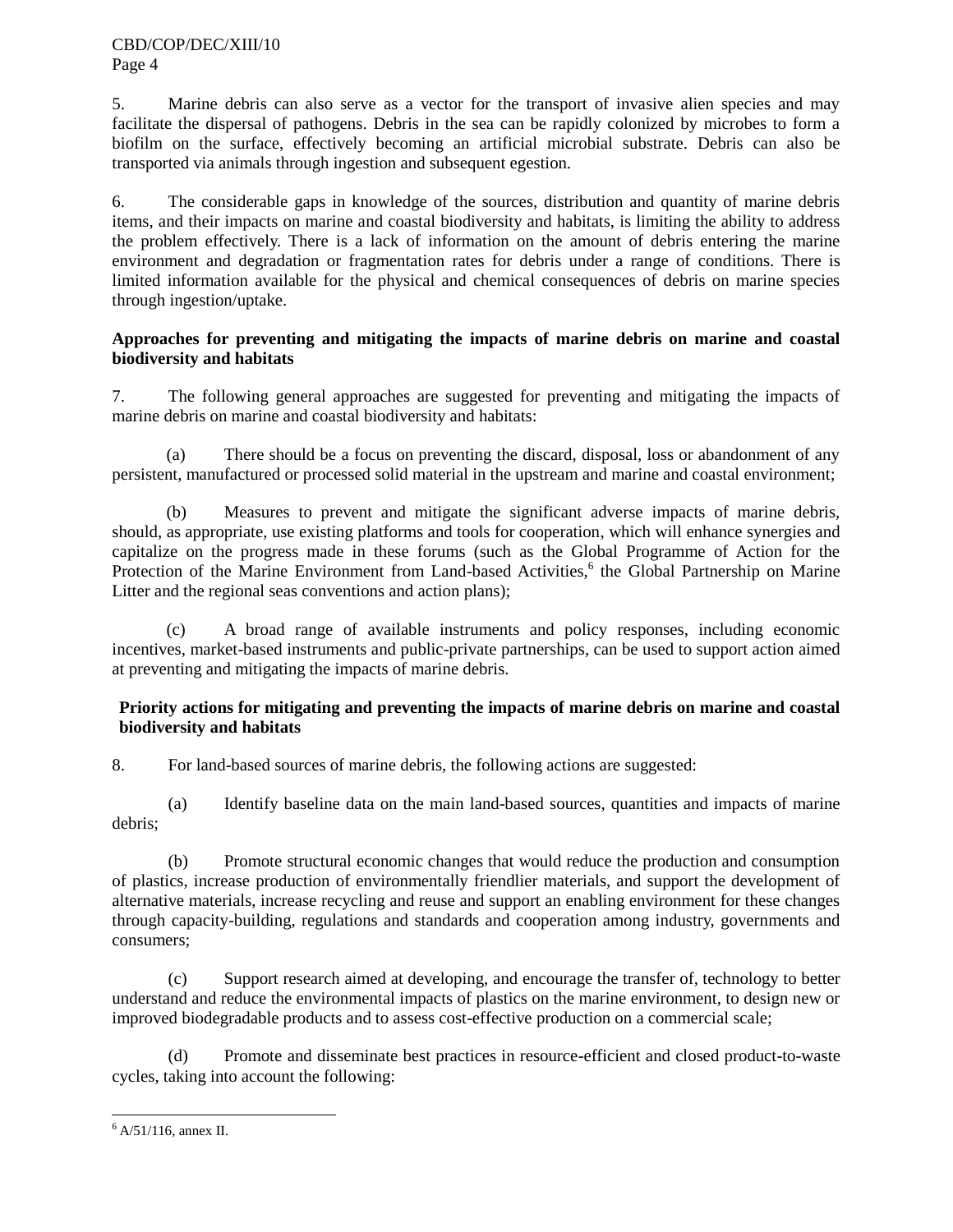- (i) Supporting the design of products that are long-lasting and reusable, reparable, re-manufacturable and recyclable with the most effective use of resources;
- (ii) Limiting superfluous consumption by enabling consumers to make responsible, wellinformed decisions and discouraging inappropriate disposal behaviour;
- (iii) Promoting adequate collection and separation of different types of waste to maximize return rates of high-quality materials;
- (iv) Promoting reusing and recycling over incineration and landfilling;

(e) Promote best practices along the whole plastics manufacturing and value chain from production to transport, such as aiming for zero loss;

(f) Assess whether different sources of microplastics and different products and processes that include both primary and secondary microplastics are covered by legislation, and strengthen, as appropriate, the existing legal framework so that the necessary measures are applied, including through regulatory and/or incentive measures to eliminate the production of microplastics that have adverse impacts on marine biodiversity;

(g) Improve the waste management systems of countries through the sharing of best practices as well as identifying and addressing loopholes that contribute to the generation of marine debris, such as the introduction of marine debris into coastal areas from upstream sources.

9. For sea-based sources of pollution, the following actions are suggested, within the respective jurisdictions of Parties and other Governments and the mandates of intergovernmental organizations:

(a) Develop approaches, in collaboration with the International Maritime Organization, to optimize proper handling of waste on ships and waste delivery to port reception facilities and to ensure that waste is disposed of properly;

(b) Identify options to address key waste items from the fishing industry and aquaculture that could contribute to marine debris, and implement activities, including pilot projects, as appropriate, and good practices, such as deposit schemes, voluntary agreements and end-of-life recovery, in collaboration with the Food and Agriculture Organization of the United Nations and the United Nations Environment Programme;

(c) Promote and disseminate, in collaboration with Food and Agriculture Organization of the United Nations and the International Maritime Organization, best practices in relation to all relevant aspects of waste management within the fishing sector (including waste management on board, waste management at harbours, operational losses/net cuttings, deposit schemes and extended producer responsibility) and other relevant sectors;

(d) Apply guidelines on best practices, such as, inter alia, the 1995 FAO Code of Conduct for Responsible Fisheries the 2011 FAO International Guidelines for Bycatch Management and Reduction of Discards and the 2016 FAO Draft Guidelines for the Application of a System on the Marking of Fishing Gear,<sup>7</sup> to reduce the input and impacts of abandoned, lost or discarded fishing gear from commercial and recreational fishing, as appropriate;

(e) Foster partnerships with international and regional organizations, port authorities and non-governmental organizations, to encourage the implementation of initiatives for containing, utilizing

l

<sup>&</sup>lt;sup>7</sup> The 2016 FAO Draft Guidelines for the Application of a System on the Marking of Fishing Gear are contained in appendix E of the Report of the FAO Expert Consultation on the Marking of Fishing Gear.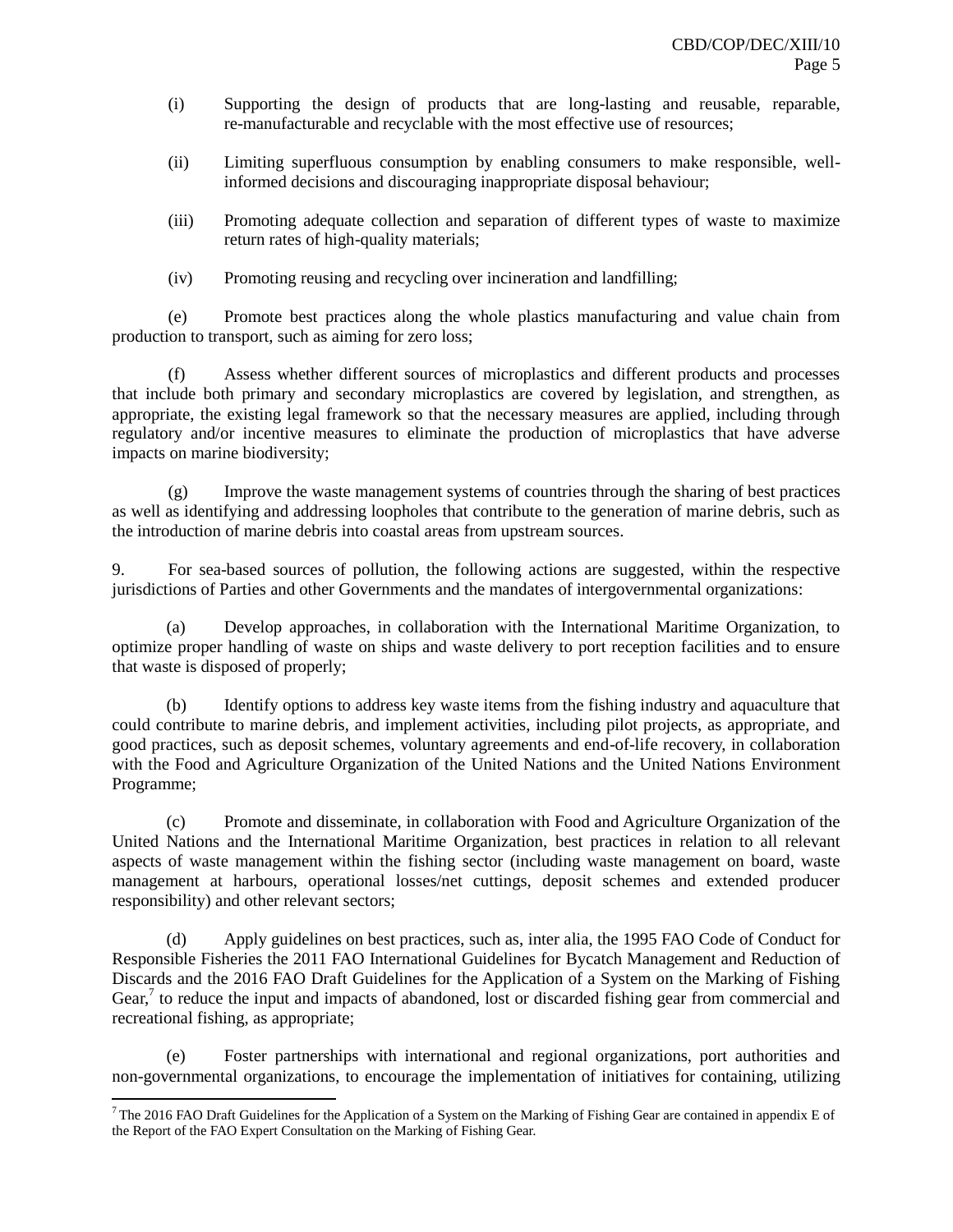and/or processing marine litter, such as passive "fishing for litter" schemes, to collect litter caught in fishing nets during normal fishing activities;

10. With regard to information exchange, knowledge-sharing, awareness-raising, capacity-building, and socioeconomic incentives, the following actions are suggested:

(a) Promote and undertake education activities on marine debris in partnership with civil society groups, including activities related to prevention and promotion of sustainable consumption and production;

(b) Promote outreach and education activities leading to individual behaviour change that can reduce the generated amount of debris entering the environment;

(c) Establish a collaborative platform for sharing experiences and exchange of information on good clean-up practice in beaches, coastal and marine environments, and, in cooperation with relevant local stakeholders, develop best practices on environmentally friendly clean-up technologies and methods, carry out capacity-building activities and promote the "adopt a beach" system;

(d) Identify and promote curricula for marine-related education, including both professional seafarers and the recreational sector (for example, diving and sailing schools), in order to increase awareness, understanding and respect for the marine environment and secure commitment to responsible behaviour at the personal, local, national and global levels;

(e) Develop and implement socioeconomic incentives to prevent the introduction of waste into the environment, such as levies for the sale of plastic bags and/or banning single-use plastic bags, in particular for coastal communities and coastal tourist resorts;

(f) Exchange information with international environmental certification schemes, including on eco-labelling as appropriate, for the prevention and reduction of marine debris, in accordance with the rules of the multilateral trading system;

11. For integrated management and coordination, the following actions are suggested, within the respective jurisdictions of Parties and other Governments and the mandates of intergovernmental organizations:

(a) Support the development and implementation of national or regional action plans to prevent or mitigate the impacts of marine debris on coastal and marine biodiversity and habitats, also by drawing upon existing action plans and guidance in certain regions (such as the Caribbean, North-East Atlantic, Mediterranean and Baltic Sea regions) taking into account existing regional action plans of the regional seas conventions and the Honolulu Strategy: A Global Framework for Prevention and Management of Marine Debris;<sup>8</sup>

(b) Mainstream marine debris considerations into regulatory frameworks and develop necessary legislative and institutional frameworks that will put sustainable waste management into practices, including through the promotion of extended producer responsibility and waste management infrastructure;

(c) Mainstream legislation to integrate marine debris issues and targets, in line with existing packaging and waste regulations as well as legislation pertaining to maritime transport;

 $\overline{a}$ <sup>8</sup> <http://unep.org/gpa/documents/publications/honolulustrategy.pdf>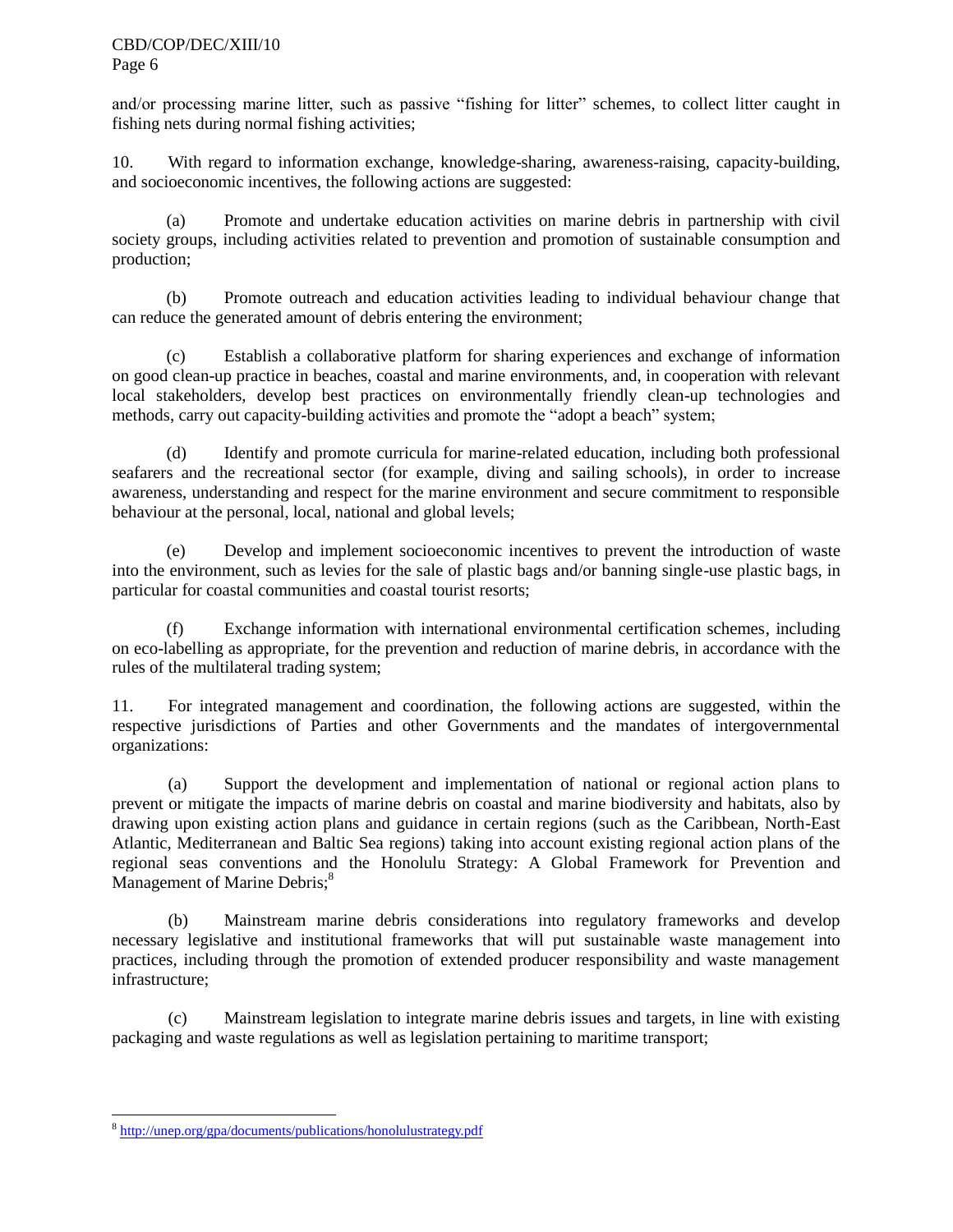(d) Set in place quantifiable and operational targets for avoiding or minimizing marine debris and for preventing and mitigating their impacts on marine and coastal biodiversity and habitats;

(e) Define the role of marine debris prevention strategies within the context of cross-sectoral and area-based management tools, based on the ecosystem approach.

12. For addressing knowledge gaps and research needs, the following actions are suggested:

Support and promote, as appropriate, harmonized approaches to monitoring, analysis and reporting based on standardized methodologies, taking into account existing monitoring guidance for marine litter, such as the European Union Monitoring Guidance for Marine Litter in European Seas;

(b) Ensure access to, sharing and utilization of technology to support marine debris management and monitoring, particularly in developing countries, in particular the least developed countries and small island developing States and the most environmentally vulnerable countries, as well as countries with economies in transition;

(c) Develop and promote means to identify sources, pathways and distribution of marine debris to understand individual and population-level effects of marine debris on marine species;

(d) Investigate and promote the best available techniques as well as research and develop additional techniques in wastewater treatment plants to prevent microparticles entering the marine environment;

(e) Promote research on the potential trophic transfer of marine microdebris in food webs to determine whether there is a bioaccumulation effect for plastics and harmful chemicals;

(f) Develop and strengthen the use of citizen science schemes that address the monitoring and enforcement of environmental standards on marine debris;

(g) Undertake socioeconomic research to better understand the social factors which may contribute to the production of marine debris, the impacts of marine debris on various coastal and maritime sectors and communities, and consumer preferences, perceptions and attitudes that can help to inform targeted outreach programmes designed according to local/cultural context;

(h) Develop a risk assessment of impact and implement a management plan for debris on marine and coastal species and ecosystems, and identify hotspots of gear loss and their associated biodiversity impacts;

- (i) Develop monitoring and follow-up strategies, taking account the following needs:
- (i) To evaluate population-level impacts that consider, in a coordinated way, the migration routes and the distribution of species and populations;
- (ii) To include species' life stages and their specific vulnerability to marine debris (for example, monitoring of juveniles to quantify the burden on adults);
- (iii) To address sublethal effects while taking into account that a broad range of interacting natural and human factors determines the survival and reproductive success of individual animals;
- (iv) To take into account that, in the case of highly endangered species, direct harm caused by marine debris on one individual can easily have an effect on the entire population;